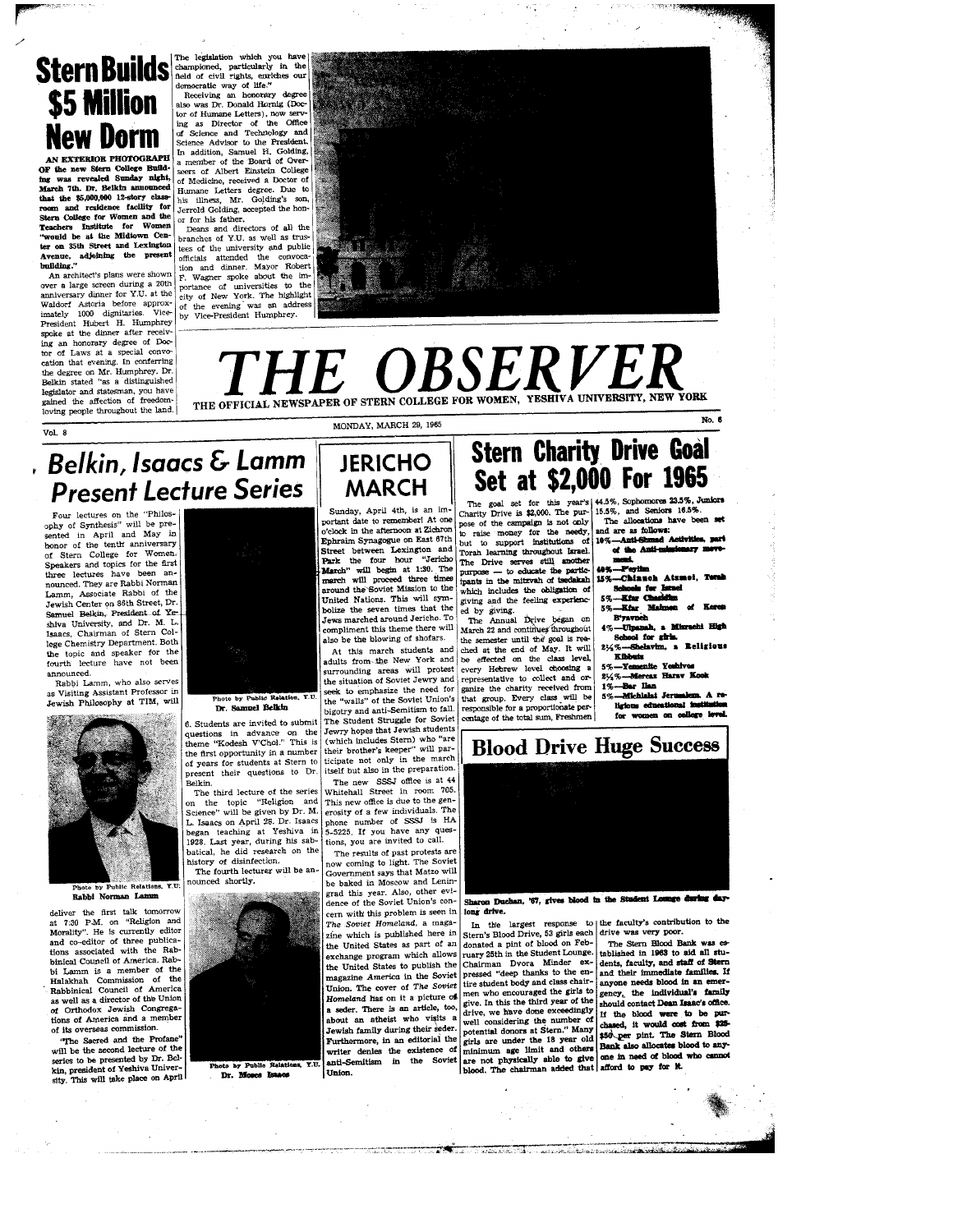#### THE OBSERVER

Page 2

#### **Theme For The Month**

### *Tzedakah*

of today's student is the therme of social justice. We are<br>concerned with racial discrimination in the South, anti-<br>Semitism in Russia, and missionary activity in Eretz Ysra-<br>Semitism in Russia, and missionary activity in

Tzedakah.<br>
Tzedakah mental and hot of the ordinary. The col- and-butter gift for your Shabbos<br>
Contrary to common belief, Tzedakah does not literally lection includes items from thirty hostess. Mr. and Mrs. Wachtel<br>
mean c Contrary to common belief, Tzedakah does not literally lection include sitems from thirty hostess. Mr. and Mrs. Wachtel mean charity and the present of the property of the property of the property of the property of the p ment of one's duty toward his fellowman, as a very real Israeli tiems, which include time in your hurried and harried<br>manifestation of his care for other individuals, and as the leautiful jewelry, unique clocks time in pro

that G-d entrusts to nim during his earthly stay.<br>
When the coll to give glassware, browsing around in a cute interest<br>
Stern, each student's responsibility is trebled as she be-<br>
Stern, each student's responsibility is tr your finite counted among the rising number of the faith-<br>less. These Yeshivot are actively engaged in perpetuating<br>functioning to aid indigent families and to educate the<br>functioning to aid indigent families and to educat

Surely the students of Stern College recognize and<br>feel their responsibility to contribute at least within their **S'il Vous Plait**<br>means and perhaps the need to sacrifice certain luxuries<br>to give a little beyond their mea

### *Dr. Samuel Belkin*

Eight days from now, Rabbi Dr. Samuel Belkin, President and Rosh Yeshiva of Yeshiva University, will be in Stern's auditorium to speak on the topic of "The Sacred and Profane" and to answer questions pertaining to the topic.

Ine students anxiously await this day since Dr. Benkin has not delivered a similar address to the Stern College students in several years. Furthermore, the opportunity to ask questions of Dr. Belkin has been begged for by The students anxiously await this day since Dr. Belkin students-the students **must** exploit this opportunity.

Dr. Belkin has announced (1) that he will answer questions on the topic, but (2) that the questions be sub-mitted previously to the address. One may ask what is related to the topic and what is not? The answer is simple. The topic is broad and the students should, therefore, feel free to ask all questions in their minds hoping that their queries will be answered.

Since Dr. Belkin has shown enough interest to speak at Stern we sincerely hope that the questions troubling<br>students in reference to the University will be pondered by<br>the President at that time. Some of the prevalent questions<br>relate to the growth of Yeshiva University, es immediate physical need for improvement and expansion of Stern.

All questions should be submitted in the Student Coun-<br>cil Suggestion Box on the door of the Co-op.<br> $\frac{1}{2}$  In view of second is

#### **THE OBSERVER**

The Official Newspaper of Rtern College for Women, an undergraduate division of Yearn College for Women Tork City.<br>division of Yeshiva. University, New York City.

| EDITOR-IN-CHIEF  Dvora Lee Minder                                               |  |  |  |
|---------------------------------------------------------------------------------|--|--|--|
| "ASSOCIATE EDITOR  Miriam Landesman                                             |  |  |  |
| FEATURE EDITOR  Toby Umansky                                                    |  |  |  |
| COPY EDITOR  Shelly Schulman                                                    |  |  |  |
| MANAGING EDITOR  Gilda Schuchalter                                              |  |  |  |
| TYPING EDITOR  Rachel Sperling                                                  |  |  |  |
| PHOTOGRAPHY EDITOR  Shira Keller                                                |  |  |  |
| BUSINESS MANAGER  Alice Palokoff                                                |  |  |  |
| FACULTY ADVISOR  Rabbi J. Rabinowitz                                            |  |  |  |
| Assistant News Editors: Sue Amin. Sharon Hecht, Naomi Meyer.                    |  |  |  |
| Assistant Feature Editors: Joan Scarborough, Elleen Rivkin, Mirlam<br>Josowitz. |  |  |  |

### *Davian-Near·by Shop Offers Unusual Gifts, etc.*  By **SIIIRA** KELLER

For diversion on a free after-  $|A$  wide array of stunning Indian<br>bon, The House of Davian on madras materials are on sale for

browsing around in a cute little<br>shop, and could use a friendly

countries are very well repre-<br>sented by lovely glassware,<br>lamps, and wooden art. Mexican



unavoidable. Some of them, how- their lectures. Therefore at times ever, make me wince. I still hope the girls have no other course of ever, make me wince. I still hope  $\begin{bmatrix} \text{true} & \text{true} & \text{true} & \text{true} & \text{true} & \text{other} & \text{course} & \text{of} \\ \text{to find time to write an article } & \text{action, but must run through the} & \end{bmatrix}$ to find time to write an article action, but must run through the on typical American misspellings halls or be late for their next on typical American misspellings halls or be late for their pext and mistranslations of French class. mistranslations of French and German words and expres- The Cafeteria: It is certainly a

notice two mistakes in the title it is forced to hold many more.<br>of Dr. Krakowski's book (I don't But I am sure that the girls will of Dr. Krakowski's book (I don't count the missing accent which count the missing accent which give up the "faculty" table, if the your printer may not be able to teachers and their **visitors** will

the students who speak these lan-<br>guages. Why not add them to the guages. Why not add them to the teachers (in fact more so, since editorial staff? The Foreign Lan- the teachers control the time at

#### **To the Faculty**

In view of the letter written<br>and signed by four members of<br>our secular faculty. I think it is time that some of the feelings of a student be expressed.

First of all, the teachers expressed concern over the conditions of the elevator. If I recall correctly, in the middle of last semester it was decided that dur- ing certain times of the day, the elevator will serve as an "express" and stop only at certain<br>floors. In order for this system to effective, we must have the cooperation of teachers as well as students. Also, I don't think it is too much to ask of our professors to walk up one flight stairs (from the first floor to the office) especially during the ten minutes period between class changes.

be allowed to finish a sentence which he or she has already be-Your paper is always interest-<br> $\begin{bmatrix} \frac{1}{2} & \frac{1}{2} & \frac{1}{2} & \frac{1}{2} \\ \frac{1}{2} & \frac{1}{2} & \frac{1}{2} & \frac{1}{2} \\ \frac{1}{2} & \frac{1}{2} & \frac{1}{2} & \frac{1}{2} \end{bmatrix}$  reading and I wish I had in new topic or point . . . Well, I ing reading and I wish I had in <sub>new</sub> topic or point . . . Well, I<br>my student days in Europe an op- don't know. Many teachers dis-<br>portunity to communicate with <sub>i</sub>\miss their classes only one or fellow students and the faculty Ytwo minutes before the second<br>the way you do.<br>I know that a paper is set in a all is that these are teachers who the way you do.  $\vert$  bell, and the ironical part of it I know that a paper is set in a all is that these are teachers who rush and spelling mistakes are demand absolute punctuality at unavoidable. Some of them, how-

sions. problem. By law, its seating capa In the **Observer**, Feb. 25, I city is 120 students, but, at times otice two mistakes in the title it is forced to hold many more your printer may not be able to teachers and their **visitors** will<br>reproduce). The refrain from dining at the "stu-There are a few girls among dents" tables. Also, we are just<br>e students who speak these lan- as pressed for time as are our editorial staff? The Foreign Lan- the teachers control the time at<br>guages and the Fine Arts Depart- which the class will start) and ments will, of course, be ready we would appreciate it if they to help too.<br>Sincerely yours, and their turn. While<br>I am discussing the condition of overely yours, I am discussing the condition of Rachel Wischnitzer the cafeteria, will the students **Rachel Wischnitzer the cafeteria, will the students Fine Arts Department who remain to "kibitz" in the** cafeteria between 12:50 and 1:30 please take their conversation elsewhere. Remember your fellow sufferers.

> Thank you for listening, Raebel Sperling

#### **Touche Again**

Dear Editor:

Upon reading your poem en-titled, ''The Sing Songs" my col· leagues and I were aghast at the myalidity of your statements.<br>Furthermore, after serious dis-<br>cussion and a lengthy debate, we **The Champs** concluded that the title of your<br>paper, "Touche" was a direct attack upon a code of honor we hold most dear  $-$  combat. Therefore, since our honor (for we are all honorable men) and our manhood have been questioned, we see no other alternative than to view your actions as an unprovoked slap in the face.



wares from all over the world.

your earliest convenience, the time and place acceptable to you for our encounter.

May the best man win, Demandingly yours,

The Freshman Fencing Team, Y.U.

 $(Ed. note - It is strange that$ such honorable men were not gallant eneuzh 'to sign. their names to this letter.)

#### Five Year Plan

Dear Editor:

I would like to emphasize that the initiation of the five year program that will aid BRE-BHL candidates is a plan that was first suggested by the Hebrew Department. Because of administrative difficulties, it could not be fulfiUed until this year. But credit must be given to the adminis-tration :for making possible the monetary arrangement of the fifth year.

#### Sincerely,<br>**Shlomo Eidelberg**

Chairman of the Hebrew Department

#### **NOTICE**

Omitted from a listing of new courses in the last issue of The Observer was Political Science 2 -"American Political Thought." The course is being given by Dr. E. Ostrau and traces the development of political thought in American starting from the time of the writing of the Constitution.

| ASSOCIATE EDITOR  Miriam Landesman<br>FEATURE EDITOR  Toby Umansky<br>COPY EDITOR  Shelly Schulman<br>MANAGING EDITOR  Gilda Schuchalter<br>TYPING EDITOR  Rachel Sperling<br>PHOTOGRAPHY EDITOR  Shira Keller<br>BUSINESS MANAGER  Alice Palokoff<br>FACULTY ADVISOR  Rabbi J. Rabinowitz<br>Assistant News Editors: Sue Amin, Sharon Hecht, Naomi Meyer.<br>Assistant Feature Editors: Joan Scarborough, Elleen Rivkin, Mirlam<br>Josowitz.<br>Staff: Esther Spenciner, Sharon Duchan, Ellen Weiss, Rosalle Landesman,<br>Esther Levenberg, Jarl Smulevitz, Noemi Lowinger, Arlene Press,<br>Baila Satit, Mirlam Krimsky, Judy Jacob, Nancy Cohn, Melody Renov,<br>Hene Hershinson, Nina Leichtman, Doreen Strachman, Sylvia Laufer,<br>Mirlam Fink, Elisa Krupnick, Mara Davis, Ellen Frank. | minutes period between class voked slap in the face.<br>changes. | ing certain times of the day, the Furthermore, after serious dis-<br>elevator will serve as an "ex- cussion and a lengthy debate, we<br>press" and stop only at certain concluded that the title of your<br>floors. In order for this system to paper, "Touche" was a direct at-<br>be effective, we must have the tack upon a code of honor we<br>cooperation of teachers as well hold most dear - combat. There-<br>as students. Also, I don't think fore, since our honor (for we are<br>it is too much to ask of our pro- all honorable men) and our man-<br>fessors to walk up one flight of hood have been questioned, we<br>stairs (from the first floor to the see no other alternative than to<br>office) especially during the ten view your actions as an unpro-<br>We accept your challenge and<br>Spraking of this ten minute in- would like satisfaction by a choice<br>terval its purpose should be to of weapons we feel entitled to<br>provide the students with enough select, namely swords (of any or<br>time to go to their lockers so all types). As we have designated | <b>The Champs</b><br>Bowling at Stern<br>High Average, All Classes-<br>Carole Fink<br>High Game, All Classes-<br>Marilyn Gross (Patt)<br>Class B<br>High Average, Vivian Kalish.<br>High Game, Helene Weilgus<br>Class BB<br>High Average, Heni Fink<br>High Game, Roslyn Silovitz<br>Class <b>BBB</b><br>High Average, Malka Broome |
|-------------------------------------------------------------------------------------------------------------------------------------------------------------------------------------------------------------------------------------------------------------------------------------------------------------------------------------------------------------------------------------------------------------------------------------------------------------------------------------------------------------------------------------------------------------------------------------------------------------------------------------------------------------------------------------------------------------------------------------------------------------------------------------------------|------------------------------------------------------------------|-----------------------------------------------------------------------------------------------------------------------------------------------------------------------------------------------------------------------------------------------------------------------------------------------------------------------------------------------------------------------------------------------------------------------------------------------------------------------------------------------------------------------------------------------------------------------------------------------------------------------------------------------------------------------------------------------------------------------------------------------------------------------------------------------------------------------------------------------------------------------------------------------------------------------------------------------------------------------------------------------------------------------------------------------------------------------------------------------|--------------------------------------------------------------------------------------------------------------------------------------------------------------------------------------------------------------------------------------------------------------------------------------------------------------------------------------|
|                                                                                                                                                                                                                                                                                                                                                                                                                                                                                                                                                                                                                                                                                                                                                                                                 |                                                                  | they will reach their next classes the weapons, you may specify, at it                                                                                                                                                                                                                                                                                                                                                                                                                                                                                                                                                                                                                                                                                                                                                                                                                                                                                                                                                                                                                        | High Game, Yona Porush                                                                                                                                                                                                                                                                                                               |
|                                                                                                                                                                                                                                                                                                                                                                                                                                                                                                                                                                                                                                                                                                                                                                                                 |                                                                  |                                                                                                                                                                                                                                                                                                                                                                                                                                                                                                                                                                                                                                                                                                                                                                                                                                                                                                                                                                                                                                                                                               |                                                                                                                                                                                                                                                                                                                                      |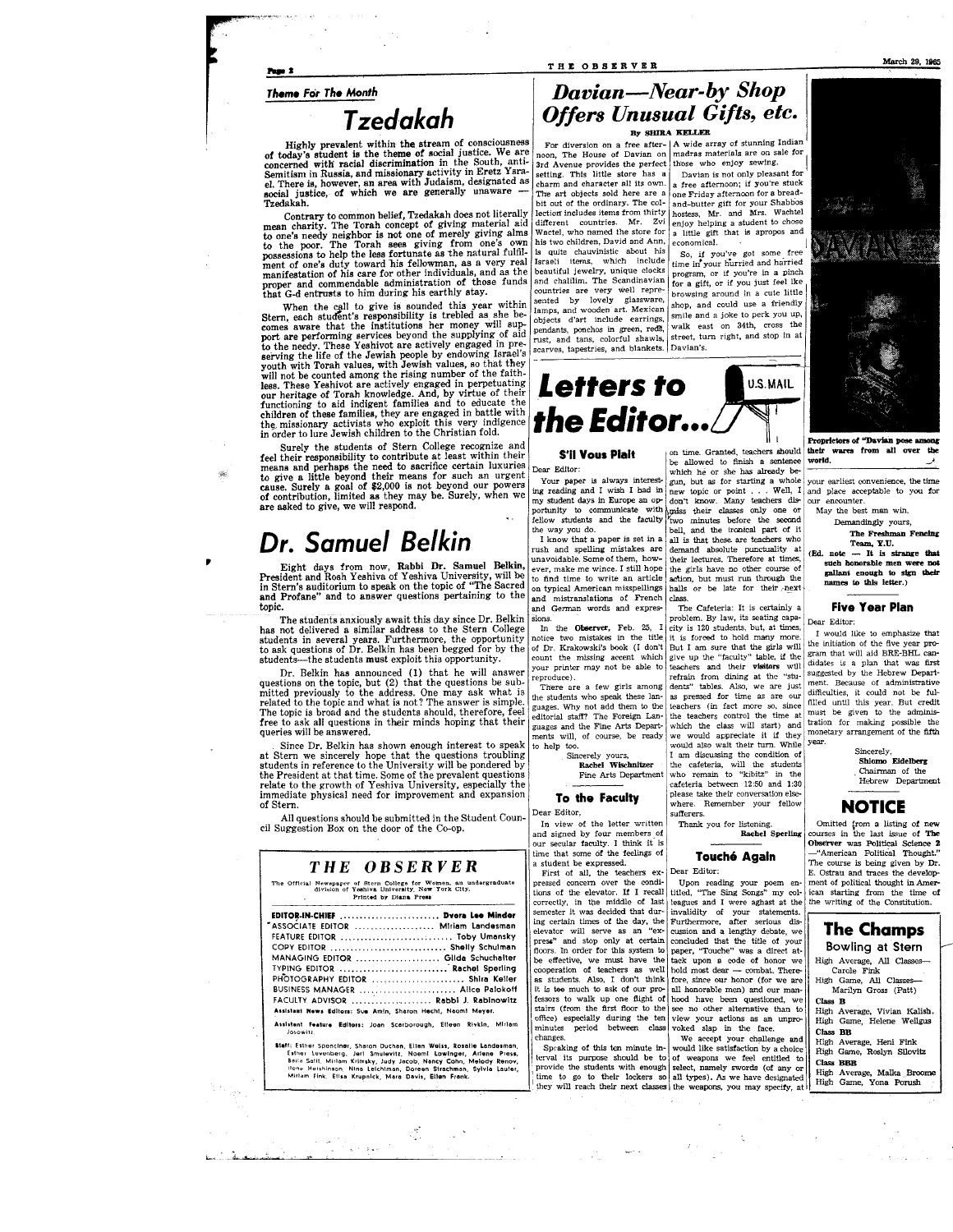#### THE OBSERVER

#### March 29, 1965 **Excerpts**

### **Vice President Humphrey Keynotes Y.U. Convocation**

It is indeed a great privilege—and a personal pleasure participate in this convocation in observance of the 20th anniversary of Yeshiva University. And I am deeply grateful for the honor you have bestowed upon me this afternoon

mare vestowed upon the comparation.<br>"There is an old Hebrew legend that God created many worlds<br>before He was finally satisfied with one in which He placed Man. As God had many opportunities to create different kinds of worlds, so do men have different philosophies and ideologies-different visions-of what our own world should be. But the American tradition and the Hebraic tradition have always agreed, not only<br>on the possibility of building a Society which men might call Great, but, also on the social and ethical foundations upon which that Society must rest. To a remarkable degree, that similaritythat common vision-can be traced to the teachings of the Prophets. "The Prophets articulated the belief that, for an individual "know" God, his own life must exemplify those qualities which  $\ddot{t}$ God himself exemplifies-God is merciful, so must man be com-<br>passionate-as God is just, so much man deal justly with his eighbors-as God is slow to anger, so must man be tolerant of  $others$ 

"But that belief in the equality of all men in the sight of God has been a truth fundamental to our religion over the ages. That democratic impulse in Jewish history is, really, "where Judaism differed"-and where America differed. So it is that our Nation and your religion must share outrage at unequal treatment of equal human beings.

"As President Lyndon Johnson has observed, "When any as President Lyndon somison this coserved, when any<br>chitzen denies his fellow, saying 'His color is not mine' or 'His<br>beliefs are strange and different'—in that moment he betrays America though his forebearers created this Nation.

"The Prophets taught us that, in a sense, each man is respon sible for every other man. The Prophets first gave us that urge toward social justice which has long characterized your faithand has long been one of the most ennobling aspects of the American experience.

"The Prophets came forth as advocates for the poor and "The Prophets came forth as advocates for the poor and<br>oppressed, and became the first leaders in social reform, admon-<br>ishing your ancestors, "Justice, justice shalt thou pursue." And<br>thus this Nation, like your own faith or defiled, but rather must be treated as what he is-the handiwork of a Divine Creator.

'The Jewish social outlook resulted in the development of distinctive institutions and arrangements to help the poor become self-supporting rather than to subsist on charity-This is the same conviction which characterizes the President's War on Poverty....

'This Administration and this generation have come to recognize that without education there can be no social progress.

"This recognition also finds an echo in the fierce love of learning inculcated in your ancestors by the Rabbis of old, who were fond of saying that the entire world is poised on the breath of school children.

"To encourage learning, they gave youngsters honey cakes<br>shaped in the letters of the alphabet to associate learning with sweetness.

"So we share much, your ancient faith and our young Nation. We share a belief in the fatherhood of God and the brotherhood of man-a dedication to the supremacy of law-a moral commitment to social justice and equality of opportunity-a belief that mankind's best hope lies in education, and a knowledge that God's most precious gift is the gift of peace..

And there are challenges as well to the American Jewish Community-challenges which are fateful for your survival as a people and as a religion.

"Can America stand prosperity as it has stood austerity? Can the American Jew-no longer spurred onward by the chaos of the ghetto, or the whip of intolerance-maintain the remarkable pace of his drive toward a more just, prosperous and meaningful life? Will he continue to speak out for liberal, humanitarian, progressive causes, as he has so often in the past-or will he value his newfound acceptance above his age-old duty?

"A thousand years in God's sight are but as yesterday, as watch in the night. We are companions together on this earth for but a fleeting moment. But I believe that if we hold fast to hose precepts, we can make our moment one of glory. We can make a mark upon our sociey and upon our age which is worthy of that<br>common heritage—and worthy in the "sight of the Lord."

"In that spirit, in that determination, and in that confidence, I gratefully accept your honor."



**MARTIN GANZ** 245 Lexington Ave., New York, N.Y. MUrray Hill 5-3328

J.





**TAC News** During the coming months, the Torah Activities Committees will

be concentrating on T'filah, Trumat Shaot, and Tzedakah. Mincha is held everyday in the

auditorium at 1:20 p.m. All girls who are free at this time are heartily urged to come up and daven b'tzibur. The importance of T'filah cannot be over-emphasized. Whether or not one considers it obligatory for women to daven mincha, all will agree that the religiously conscious person should welcome the opportunity.

The committee on Trumat Shaot is in the process of forming new and additional study groups All R.S. instructors have been requested to distribute question naires to their classes. Interested students are asked to return their cards to their R.S. teachers or contact one of the following persons: Shaine Friedman, Eileen Klavan, Ethel Pelcovitz, Yona<br>Porush, Judy Weinreb. Every effort will be made to accommo date those interested in participating.



been ascertained that of the two

sexes, the female is particularly known for its verbosity. True to

precedent, on Feb. 25, Gilda<br>Schuchalter and Bernice Golden

representing Stern College in the

flepi escatting because of the season,

defeated two members of the

Y.U. Debating team—Don Davis

Rabbi Dr. Leo Jung, professor

of Philosophy at Yeshiva Univer-

sity, Hon. George Postel, a Su-

of New York, and Babbi Sholom

Rephun, principal of Manhattan

Day School, judged the debate on<br>the topic, "Resolved: That in or-

and Jonathan Helfand.

#### Gilda Schuch

der to be a complete obse Van' Jew one must live in Israel."<br>Taking the affirmative view

point the girls opened and concluded the evening's remarks. Yeshiva College debaters noticeably discredited the females' use of emotional appeals,

At the conclusion of the debate before the final decision of the judges was announced, Dr. Jung took a few moments to express his personal opinion in regard to the discussion topic, with specific reference to what he referred to as the misuse of the word ortho doxy.

> MUrray Hill 4-9023 - 9024 **PHILIP SINOWITZ** Stationery & Cigar Store 127 EAST 34th STREET

SALON 31 .<br>188 Lexington Avenue (at Stat St.) MU 49866<br>Dpen 7 A.M. to 8 P.<br>Shampoo Set \$2.50

AQUÍ SE HABLA HOLSE OF

#### **House Of Hope By JOAN SCARSOROTOR**

Page 3

House of Hope, written by Lynne R. Banks, painstakingly<br>Lynne R. Banks, painstakingly<br>describes the fight and flight of young man in search of his identity. As powerful as her first<br>book, The L-Shaped Room, House of Hope reveals the problems<br>which confront Aaron Franks, an upper class London Jew. He is completely dominated by mis<br>older, spinster sister. She controls his life and actions by forcing him to be a writer. She is interested only in fame, and, since she cannot achieve this, she as her brother advances through her efforts and "self-sacrifice."

Her plan is fine until the antagonist steps into the story. Martha Fletcher, young, attractive and non-Jawish, hegins as Aaron's secretary but becomes his lover. She is not only lover. She is the wedge between Aaron and his sister. Out of fear and love she and Aaron form a strategy flight.

They flee to Israel, into the white heat of a desert kibbutzhe, to find indentity she, to stay with the man she loves. But here, in place of peace and identity, a strange and unpredictable trax formation occurs. They realize that there are bigger and more powerful things to believe in for another.

In an effort to write a temp uous love story, Miss Banks has created an interesting study of an individual in search of a place<br>in life-in search of his identity. It is a fast moving, often emotional disnlay of words des eribing a person who tries and fails to become a man. Even with his crutch of love, Aaron Franks cannot stand and face the world<br>as an individual with a purpose in life. He has no purpos  $+$   $\sim$   $1$ nee because he has never found his purpose in living. The result is a moving account of an individual lost in his search for himself.





Mazel Tov to Rosalie Bayer president of Stern Alun melation on her recent engagement to Ted Berman.

Mazel Toy to former Associate Editor of THE OBSERVER, 1963-1964, Esther Yablok on her ex gagement to David Wolf, Y.U. '64.

Engagements: Shelly Schulman '65 to Mitch Wolf Y.U. '64;<br>Heni Fink '67 to Jerry Weisfogel Y.U. '66;

Birth: A special Mazel Tov to Rabbi and Mrs. R.S. Weinberg (Instructor in Bible and Jewish History), on the birth of a third daughter-P'nina Ora.

THE **FLOWER GARDEN** 

ers For All Occa

135 East 34th St., N.Y. 16, N.Y.

Lexington at 34th

**MIDTOWN** 

**CAMERA EXCHANGE** 

eveloping & Printing - Paperback:

Greeting Cards - Lotts Candy

7 PARK AVENUE - MU 9-4532

sble Rates - School Discount

G. C. Gatras

LExngton 2-7974